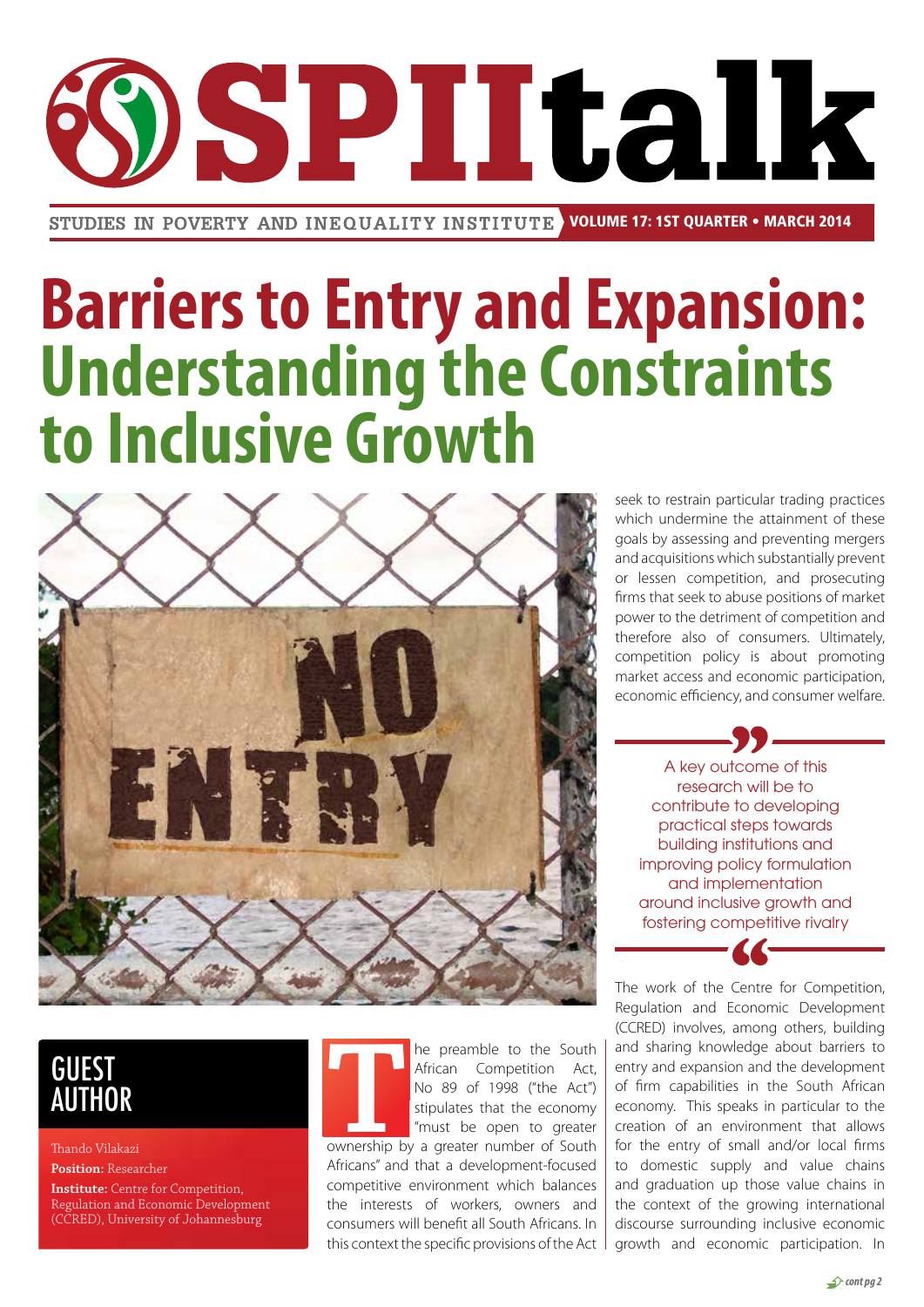**Since 1994, nearly 5 000 farms, comprising 4,2 million hectares, have been transferred to black people, benefitting over 200 000 families.**

the South African context, this should include a conceptualisation of Broadbased Black Economic Empowerment (BBBEE) as black-owned and -controlled firms entering markets and competing vigorously with established incumbents in a manner that is consistent with the National Planning Commission's vision of a vibrant entrepreneurial South African economy.

The South African experience is one of concentrated industries in key sectors such as mining and energy that have developed on the back of substantial state support. High levels of concentration and market power affect the economy in two ways. First, where firms in positions of market power as monopolists or in cartel arrangements employ anticompetitive practices to prevent the entry of more efficient rivals (including small and local firms); second, where firms in positions of market power lessen or prevent competition in a market in such a way that consumers are denied the benefits of dynamic rivalry among firms in the form of better prices, quality and choice.

These two effects are, of course, interrelated and it is important to emphasise that these practices directly undermine the attainment of economic development, economic transformation and social justice. In crude terms, if new local businesses cannot access markets or if their costs are raised indirectly by the anticompetitive behaviour of established rivals, these firms will not be profitable. If these entrants are not profitable, they cannot compete on the basis of innovation effort, achieving economies of scale and scope, or building capabilities through learning-by-doing; and they certainly cannot compete with incumbent firms on pricing and quality. Critically, these firms also cannot contribute to employment creation and the objectives of downstream industry development outlined in the country's industrial policy strategy. This breakdown in the processes of competitive rivalry ultimately results in a lack



of competition which means downstream firms and the man on the street respectively pay much more for their inputs and goods. This is not acceptable in the context of high inflationary pressures and income poverty.

The adverse effects of concentration are perhaps more directly felt when anticompetitive practices take place in important consumer goods sectors such as food products or in sectors critical to the growth of the economy such as in the case of construction products. There is a growing body of knowledge in this regard including recent studies on the severe effects of cartel conduct on the pricing of precast concrete products (Khumalo et al., forthcoming 2014) and of flour (Mncube, 2013).

Ultimately, it is in the interest of incumbent firms to prevent rivals from competing with them. The CCRED study on barriers to entry will use firm-level case studies to understand the barriers to entry faced by new entrants that have succeeded to enter different economic sectors or have simply failed to do so. Our interest is particularly in those instances where the barriers to entry have arisen from anticompetitive practices by incumbent firms or regulatory failure. Useful examples which the study is likely to assess include low-cost airlines, milling and baking, telecommunications, food retail and banking. A key outcome of this research will be to contribute to developing practical steps towards building institutions and improving policy formulation and implementation around inclusive growth and fostering competitive rivalry.

There is currently a shortage of research on what barriers individuals and firms need to overcome in order to gain access to productive sectors of the economy. This work fits in with the broader objective of enhancing the availability of credible research in the growing fields of competition policy and regulation, and within the broader context of economic development. It is envisaged that this research should be shared with policymakers, organisations within the broader research community and practitioners to stimulate debate and to aid further decision making and policy implementation.

### *Referrences*

*Junior Khumalo, Jeffrey Mashiane & Simon Roberts 'Harm and overcharge in the South African precast concrete products cartel' (forthcoming, 2014), Journal of Competition Law and Economics.*

*Liberty Mncube 'The South African wheat flour cartel: overcharges at the mill' (December, 2013) Journal of Industry, Competition and Trade.*

*To contribute on SPII Talk as a guest author please contact Brian Mathebula at brian@spii.org.za.*   $\bullet$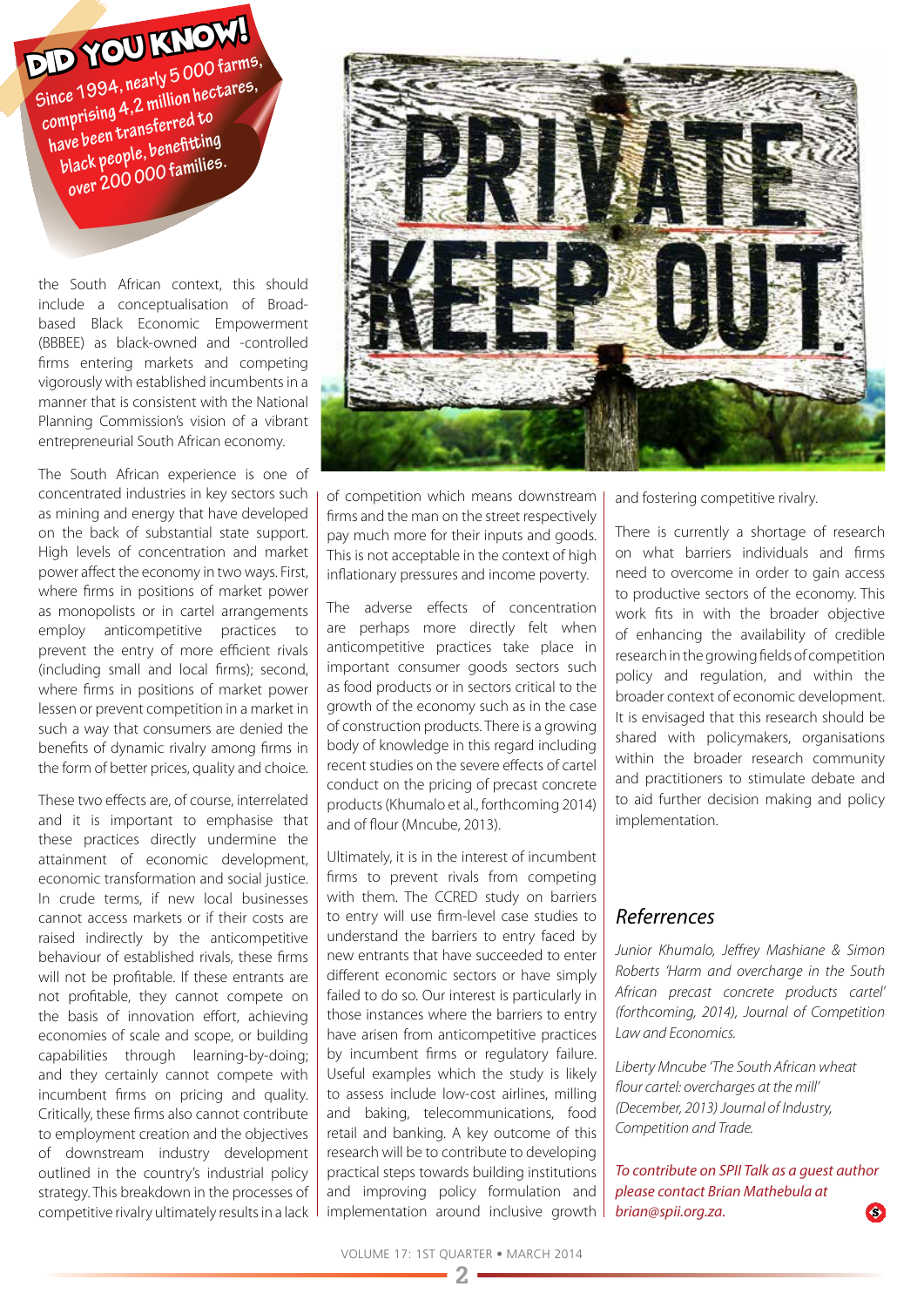

he *Social Protection and Local Economic Development: Graduation*  Pilot Project<sup>1</sup> is in its fourth month of implementation. This is a 24-month pilot project that is building on the achievements of the Bangladesh Rural Advancement Committee (BRAC) graduation model. The BRAC graduation model aims to create pathways for the poorest to move out of extreme poverty. In order to achieve

**T**<br>This, the mode this, the model focuses on carefully sequenced safety nets, livelihood strategies and access to finance. The term 'graduation' has become synonymous with providing ongoing support over a specific period of time, with the purpose of moving people from extreme/ultra-poverty. The graduation period is typically 18 to 36 months. Sceptics of the graduation model argue that certain people should not graduate from social protection schemes, $^3$  and it is with this notion in mind that the project aims to build on the learnings of international graduation models. SPII's graduation model aims to build on South Africa's social grant system, which has over 16 million recipients.

The project targets micro and survivalist enterprises in households that receive a Child Support Grant (CSG) in Evaton. It is envisaged that after 24-month project participants will graduate from their survivalist nature into resilient enterprises, and that their incomes will breach the means-tested CSG threshold. It is important to note that the aim of the project is not to graduate people from their CSGs, but rather to increase income at a household level, with the hope that the CSG will be able to perform its developmental role, which is the targeted beneficiary.<sup>4</sup> The project

sassa

15 34 29

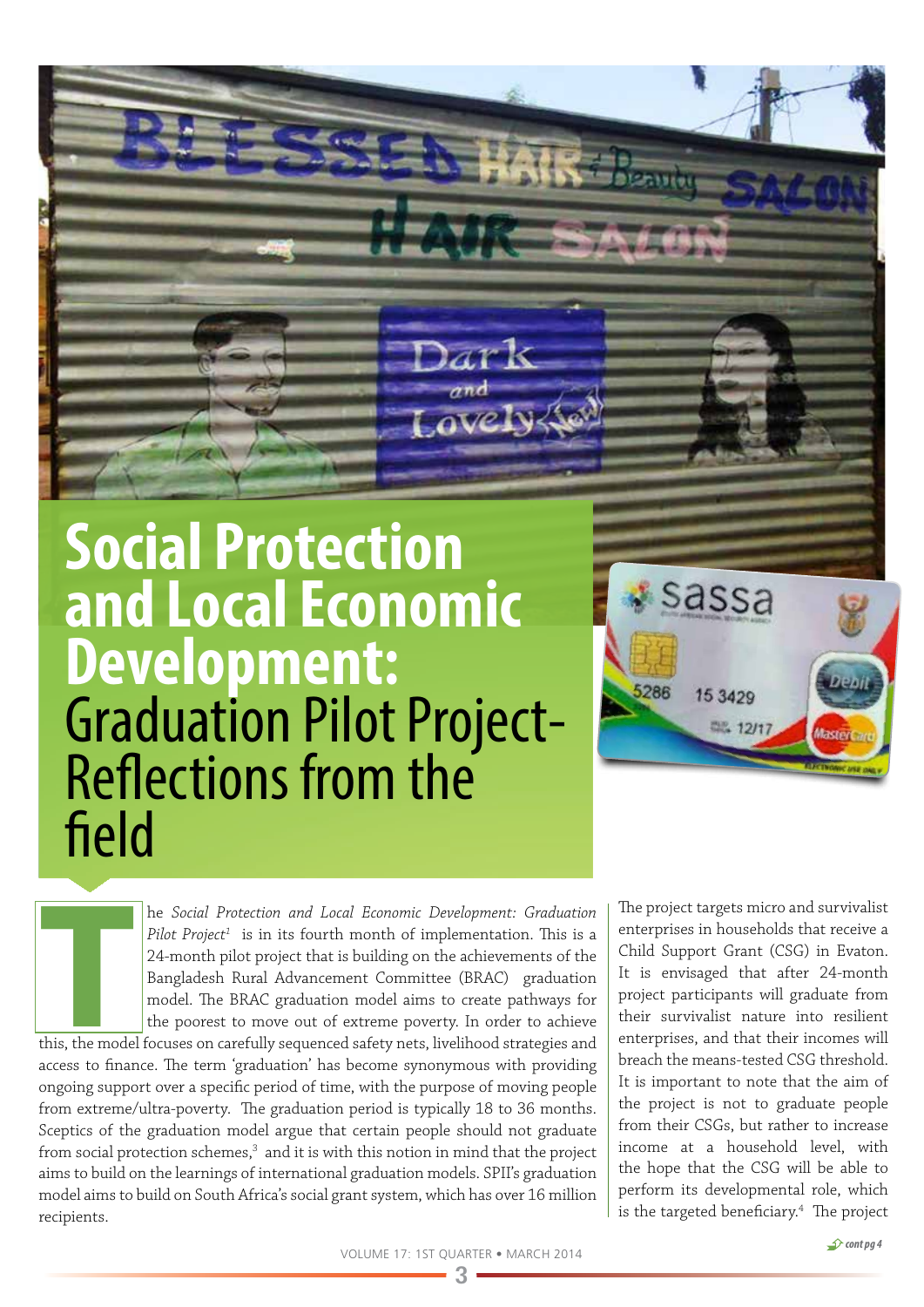**The largest opposition party, the Democratic Alliance (DA), polled 16.66% at the last national election in 2009. While this reflected a steady growth of the party's share of the vote in recent elections, it paled in comparison to the ANC's 65.9%.**

and but doesn't want to be excluded from the project and asked whether his unemployed wife who would be running the business could participate instead.

The first of the key interventions<sup>5</sup> took place on the 28 January until the 4 February 2014, and was a Life Skills Training Workshop organised for the treatment group at the Bokamoso Skills



is made up of 300 participants who have been divided into a treatment and a control group. The treatment group receives the interventions.

This input into SPII Talk aims to share the experiences so far in the project from both fieldworkers and the research team. One of the exciting learnings during the four months of the project is who participates and who does not participate within the selected households. For instance, during a planned visit to the enterprise owner by the enterprise coach, the project participants indicated that he the enterprise owner had found a job and Economic Development Centre in Evaton. The venue for the workshop was selected as being strategically placed for the sake of easy access, consideration of transport costs, and also being a familiar place that locals could identify and be comfortable with. The purpose of the Life Skills Training workshop is to boost the morale and build confidence about the future. The key themes that emerged from the training workshop were 'reviving hope' and 'boosting confidence' and the main focus was on the role of mentorship and inspiration in people's lives. Below are some quotes coming from the project participants after the workshop.



"Ke ithutile ho hongata, hobane ke kopane le borakgwebo le bommakgwebo ba bang mme ka thola maele a matjha a kgwebo". (I gained more from experience by meeting with other business people and also new business ideas (Participant N0. 123))

"Thuto ya bohlokwa ke tsotello ya botho, botho ba hao jwalo ka motho le hore jwalo ka motho o ba le tjhebelo pele ya bophelo ba hao jwang." (The most important lesson is self-conscious, self-concept and how should I focus on my life (Participant No.109))

What we have learned during the four months is the importance of the regular mentoring and coaching and the rapport that is built between the fieldworkers and the enterprise owners. The pilot project intervenes at an enterprise level, with the enterprise owners that live in a household that has someone receiving a CSG. What we found during the regular visits is that some of the project participants did not have an official South African identity document because they had been lost or stolen

VOLUME 17: 1ST QUARTER • MARCH 2014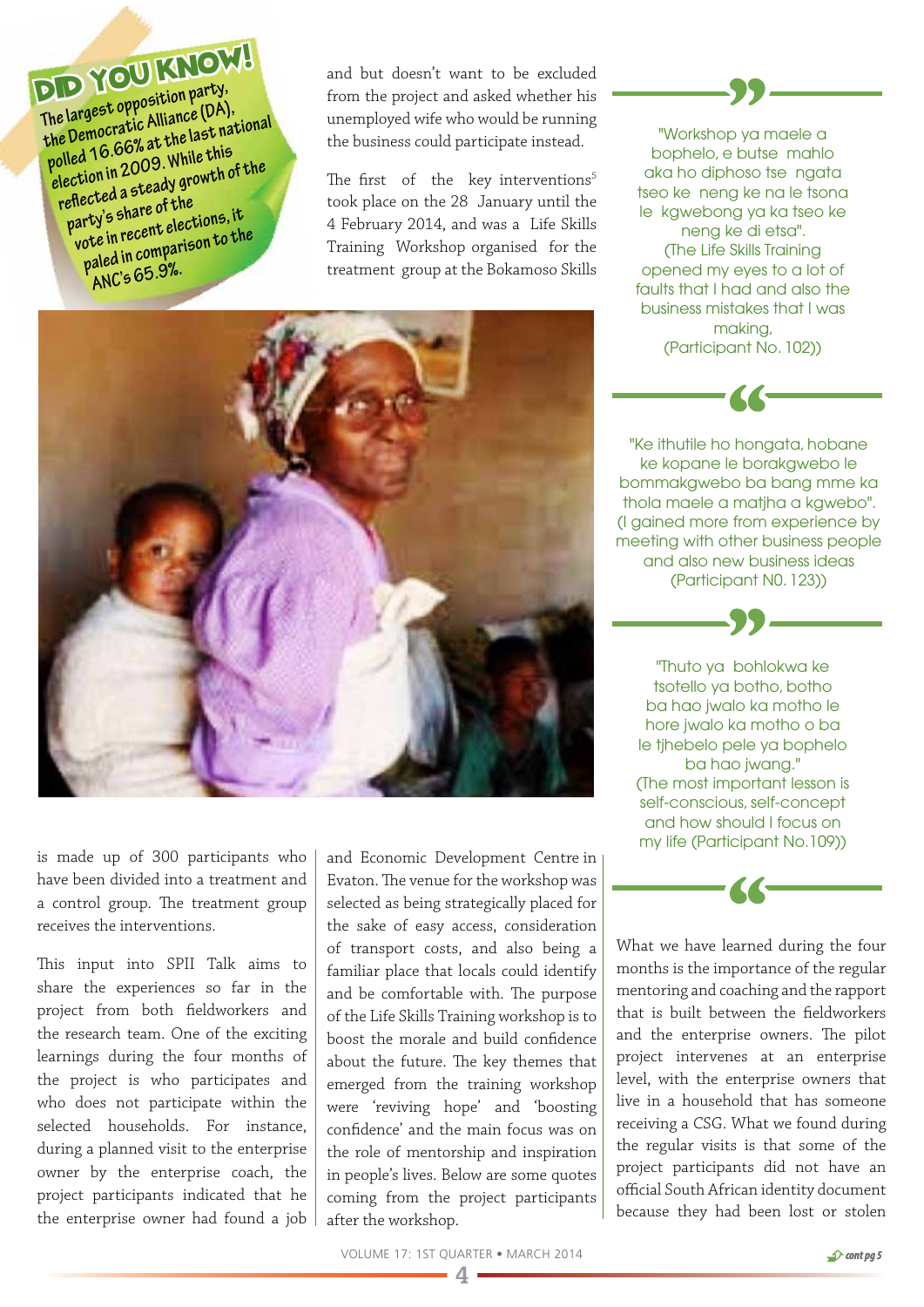

*Some of the businesses owned by project participants*

and as a result, they could not open bank account. The result was that they were not able to assess formal-sector financial services or other services that require identification.

One of the key interventions in the graduation model is financial inclusion. The aim is to improve access to finance by poor or lower-income households. South Africa's major banks were invited to the Life Skills Training Workshop to specifically speak about their financial products that are designed for lowincome earners and new entrants into the formal financial-sector services. After the respective presentations of their financial products, they set up information desks at the venue to allow one–on-one consultation with the participants.

A great deal of interest was shown from the project participants on the financial-service products offered by Capitec (Global One Account) while others were eager to enquire and open the Nedbank Stokvel<sup>6</sup> Account as well. The banks stressed the importance of being familiar with basic banking procedure, from bank charges to basic procedures of transactions like mobile banking. The inclusion of financial institutions is done to introduce access to finance and to promote a savings culture amongst participants. The Life Skills Training Workshop also touched on financial literacy and business management, which paved the way for the next set of key interventions to

The Life Skills Training Workshop also touched on financial literacy and business management, which paved the way for the next set of key interventions to follow

**On average, the South African economy grew at 3, 2% a year** 

DID YOU KNOW!

The Life Skills Training workshop is to be followed by the second key intervention of the project which is the Basic Business Management Skills Training Workshop.7 The evaluation of these interventions is done by five

follow.

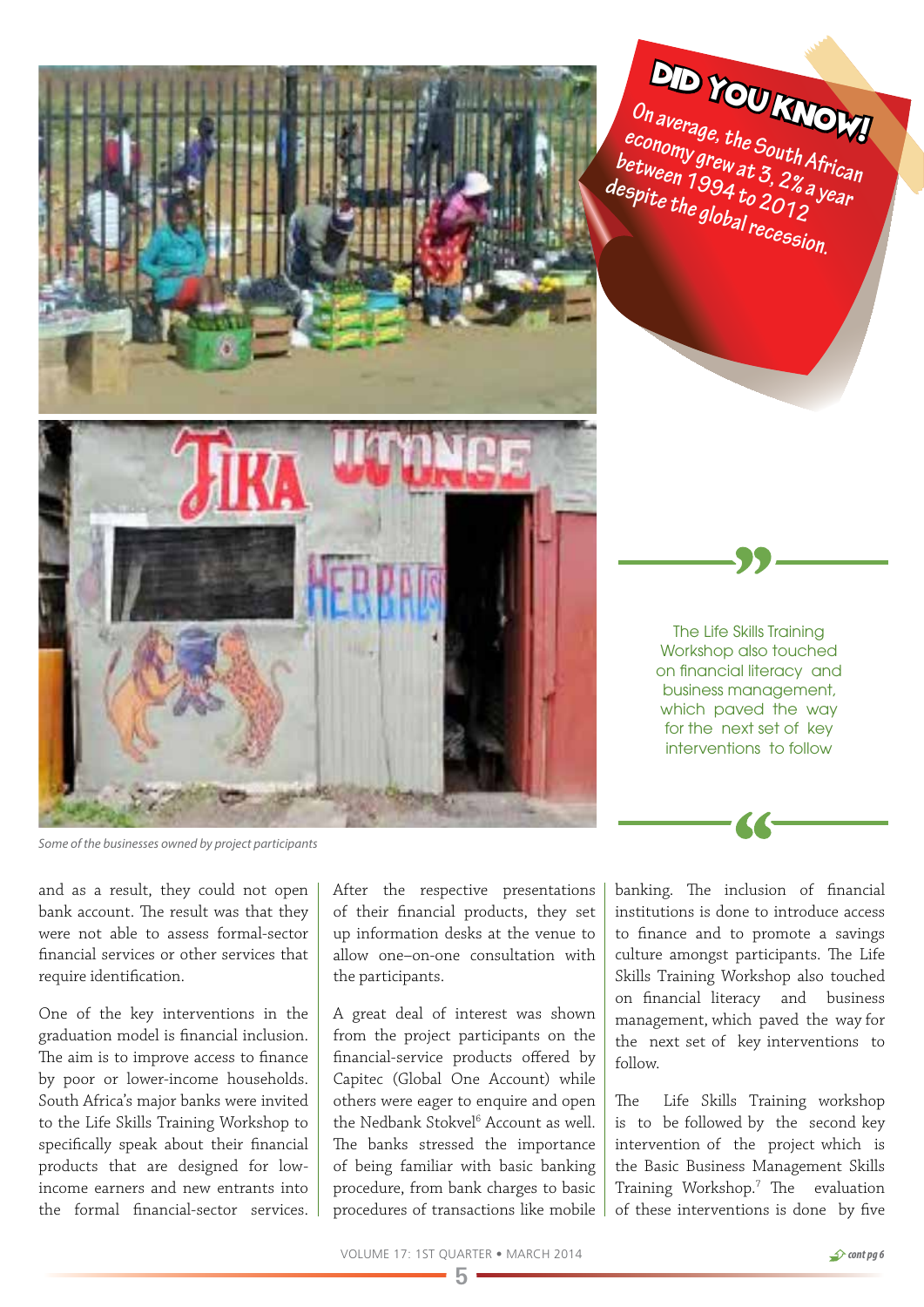**The mean minimum wages for all industries was R3 500 per month in 2012, the lowest being agriculture at R1 614 and the highest being transport at R4 778.** 



*Group 1 at the Life Skills Training Workshop*

field workers who are regular monitors and mentors of the participants. Jane Heisey (2013) writes on the importance of regular monitoring and mentoring and mentions that "field workers visit each participant on a weekly basis in most cases and implementing organizations agree that coaching is a vital element for success of the program."8 The weekly visits by field workers to participants are done to assist participants throughout the project as it progresses and help to address challenges faced by these participant in their businesses during the weekly visit.



*Information desk set up by Nedbank*



*Use of mobile banking technology allows participants to open bank accounts after the workshop*

*1 Please visit www.spii.org.za to read more about the 24-month pilot project.* <sup>2</sup>BRAC is a non-government organisation (NGO) working in 70 000 rural<br>villages and 2 000 urban slums in Bangladesh. Its main focus is on healthcare,<br>microfinance, schooling, legal services and marketing facilities. See ww

*3 See Devereux, S.(2013), "Transformative graduation"? www.vulnerabilityand poverty.blogspot.com.*

<sup>4</sup> For the majority of the poor, and consequently those who receive grants, food, energy and transport make up the bulk of monthly expenditure. According to the Living Conditions Survey on Households (StatsSA, 2011) in th

*5 The project is made up of 300 participants who are divided into a treatment and a control group. The treatment group receives the interventions.* 

 $\%$  stokvel is a form of an interest free savings scheme in which individuals<br>form groups to put away money over specified periods of time and distribute<br>the money again at a specified period such as at the end of the ye

*7 This is a workshop to educate participants on the basics of owning and running a business.*

*8 See http://www.cgap.org/blog/impact-research-and-role-coaching-povertyreduction.* 

On a sad note, as has been widely documented in all media spheres, the upsurge in service delivery protests around the country also affected our pilot area. On the 10-12 February 2014, there were violent service delivery protests in the area, which forced people who operate their businesses on public walkways to stop operations. On this particular day, one of the fieldworkers who was meant to meet with an enterprise owner for the weekly visit, was told that the participant had been admitted into hospital after being stabbed at his business premises during the service delivery strikes.

"I want to learn about financial literacy, customer care and marketing" (Household N0. 200).

*To find out more about the project please contact, Brian Mathebula and Matshidiso Motsoeneng at brian@spii. org.za and matshidiso@spii.org.za .*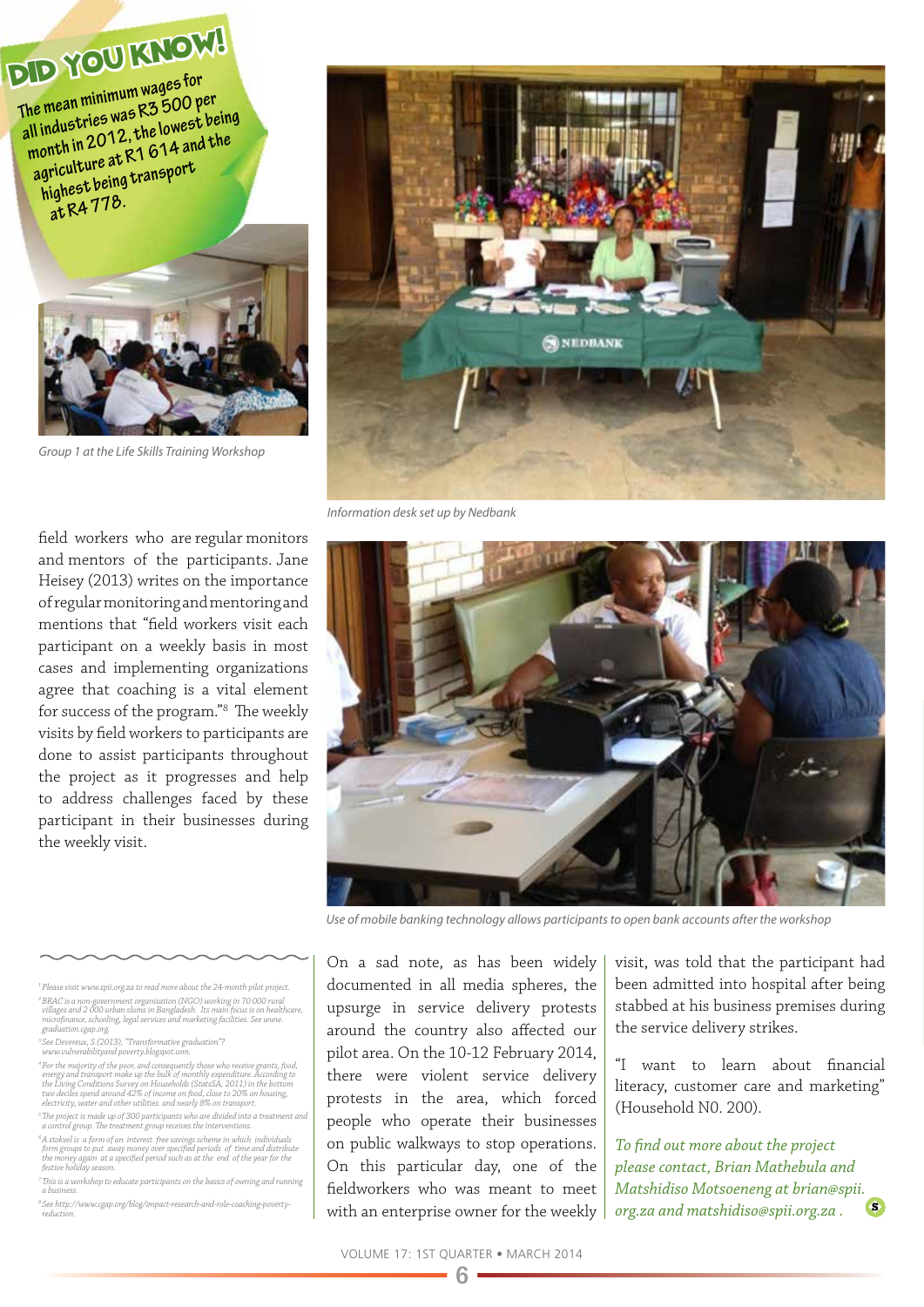## **Reaching the Poorest: Global Learning Event 2014**



*Reaching the Poorest: Global Learning Event, Paris*

On 18-21 February 2014, Brian Mathebula, researcher on the Social Protection and Local Economic Development (LED), Graduation Pilot Project, attended the CGAP-Ford Foundation Graduation Program information-sharing event in Paris. The meeting was organised for graduation model practitioners, researchers and policy makers from across the globe to share experiences around the model, its financial implications and what it would take to go to scale. Since 2006, the Graduation Program has partnered with local organisations and government to adapt the approach in ten pilot projects in eight countries. Presentations on the impact of the pilot project on participants indicated that there was overwhelming evidence that the graduation model works. However, it was acknowledged that there was need for contextual analysis prior to implementation. Critical to the graduation model moving forward is filling the research gaps that exist with regard to the better understanding of why certain families graduate and why some do not. Researchers and policy makers alike acknowledged that there was a need for a concerted effort to claim the victories from the successes of the graduation model. G)

## Our right, our wealth, our share **SADC Basic** Income Grant Analysis Our right • Our wealth • Our share



The overall objective of this analysis is to demonstrate, based<br>on economic analysis, the costs involved in introducing and<br>institutionalising a Southern African Development Community-<br>wide Basic Income Grant (SADC BIG) th on economic analysis, the costs involved in introducing and institutionalising a Southern African Development Communitywide Basic Income Grant (SADC BIG) that is wholly or predominately funded through the extractive industries to promote economic justice, reduce poverty and inequality, and stimulate human and economic integration and development in the region.

The analysis aims to identify the size of a BIG grant that would be feasible or acceptable in terms of cost and affordability. Through the different scenarios analysed, we aim to show that the SADC BIG idea is affordable and can, over time, be scaled up.

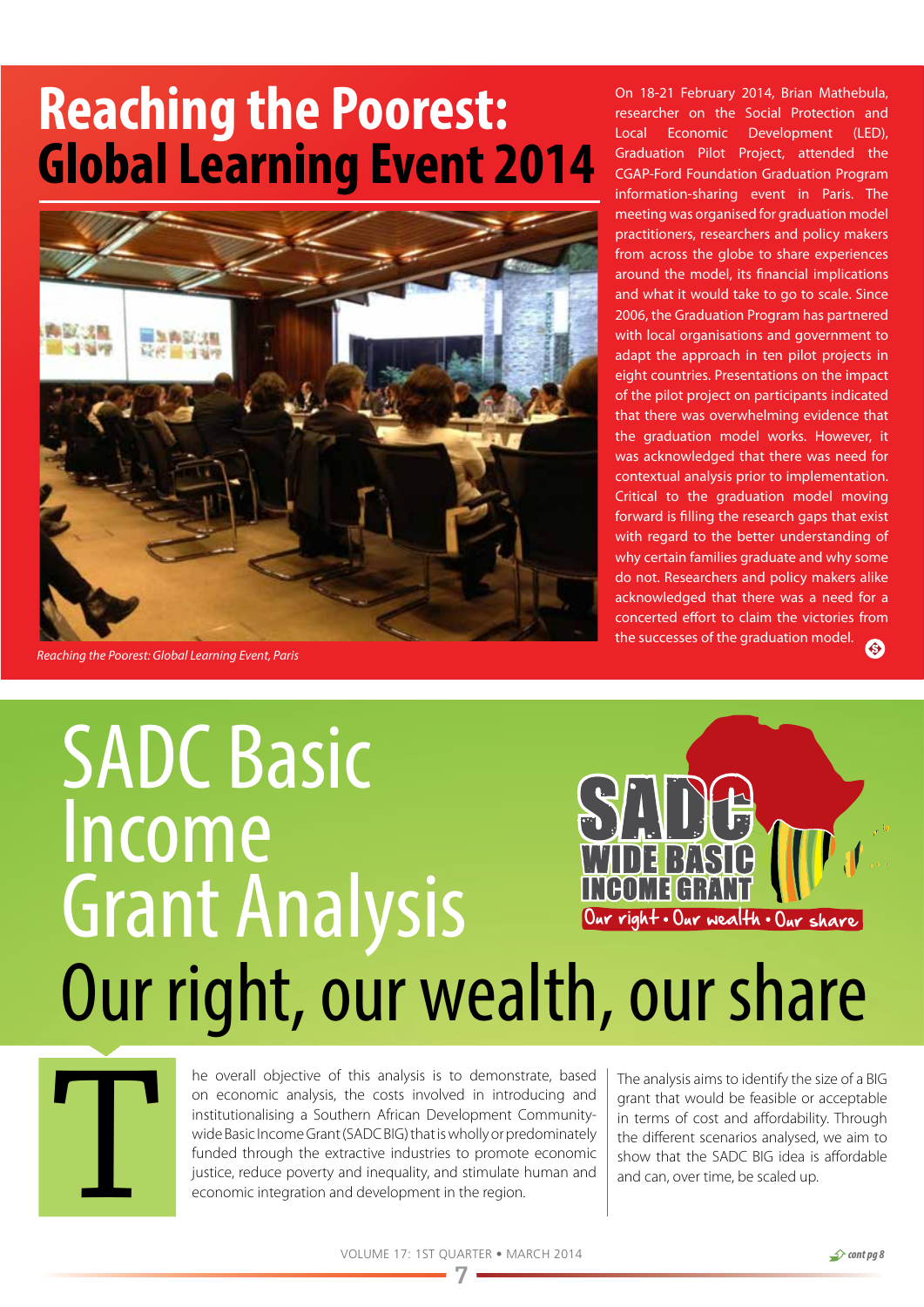**The number of discouraged jobseekers nearly doubled to reach 2.24 million by the end of 2013.**



*Pictures sourced from NamBIG*

### **Methodology**

Five scenarios are analysed to establish both the individual countries' affordability for a BIG as well as that of the region (SADC). These scenarios were pegged from 33% to 200% of the International Labour Organisation (ILO) US\$1/day extreme poverty line. The range is equivalent to between about US\$10 to US\$60 per individual per month. The rationale for this range was to demonstrate cost levels as a proportion of Gross Domestic Product (GDP) that governments would be more likely to agree to if the total resources required for such an undertaking are taken into consideration.

<sup>12</sup> Samson, M. et al. 2001. The fiscal impact of a basic income grant in South<br>Africa. Submitted to the Committee of Inquiry for Comprehensive Social<br>*Security. Cape Town: EPRI*.

*13 See http://www.bignam.org.za.* 

### **Key finding**

A monthly basic income of US\$15 paid to all residing in SADC (total population estimate of 297 million) will have a net cost of US\$54.12 billion annually. This translates to about 5.2% of SADC GDP Purchasing Power Parity (PPP). Anything above this has the potential to render BIG unaffordable considering that governments have other programmes and priorities that require a portion of the social budget.

### **Scenario analysis**

As already highlighted, five scenarios were analysed for the purpose of this paper for all 15 SADC countries to demonstrate cost or affordability levels. The proposed amount of US\$15 (Scenario 2) was regarded as the maximum that the majority of the individual countries could afford if the cost of a BIG is limited to the 3%-5% of GDP threshold. This amount was calculated as about a half of the ILO extreme poverty line of US\$1 per day.

A look at Scenario 1 (based on about US\$10 per individual per month) would on average cost the SADC states approximately 3.4% of total SADC GDP. At the current exchange

rate of the US dollar to the South African rand (ZAR), this would translate to about R100 – an amount that was proposed by the South African BIG Coalition in 2001. At this amount, analysis undertaken for the Taylor Commission revealed that BIG was affordable and that South Africa's tax structure had the potential to finance the entire cost of the programme without recourse to deficit spending. While this amount could be considered to be too small to make any significant impact, the empirical evidence arising from the Namibian BIG Pilot at Otjivero attests to the rapid impact of such a scheme on a community.

Scenario 2 is proposed as a relatively sufficient amount for the introduction of a universal SADC BIG amounting to, on an individual basis, 50% of the US\$1/ day extreme poverty line. However, when considered from a household perspective and assuming that BIG is used as combined income, a household of four will have a total income of US\$2/day. Using this assumption and looking at data from the World Bank Development Indicators, approximately 32.4 million households (129.6 million people) from 9 of the 15 member states could be taken out of destitution by a SADC BIG Scenarios 3-5 are based on the assumption that anything above 10% of GDP dedicated to a social cash transfer scheme was deemed less likely to receive positive response from governments considering the substantial resources required to fund such a grand scheme. At US\$30 per month (Scenario 3), SADC would have to mobilise about US\$108 billion (10% SADC GDP (PPP)), while this increases to up to US\$216.5 billion (20% SADC GDP (PPP)) under Scenario 5. While the sizes of the grants under these three scenarios will significantly impact the lives of the majority of SADC people living in poverty, economic reality dictates that a campaign for a SADC BIG at such high levels may not necessary achieve the expected goal. However, we do not rule out the possibility of scaling up the proposed US\$15 per individual per month, once the benefits of such a scheme are fully realised.

### *Full report will be made available on our website on 10 March 2014*

*To find out more about the research please contact Taku Fundira at taku@spii.org.za* 

*<sup>9</sup> This value should be adjusted for inflation based on the 2013 value at the time of roll-out.*

<sup>&</sup>lt;sup>10</sup>It should be noted that at any size of government, countries have some choice as to what portion of public resources to invest in social according to the ILO, 'nowhere does total social assistance benefit expenditure

*<sup>11</sup> One of the key proposals of the committee was to introduce a basic income*  grant as a means of providing social security to all and alleviating poverty. The<br>BIG would thus function as a mechanism to include the unemployed and those<br>working in the informal economy in the social security system.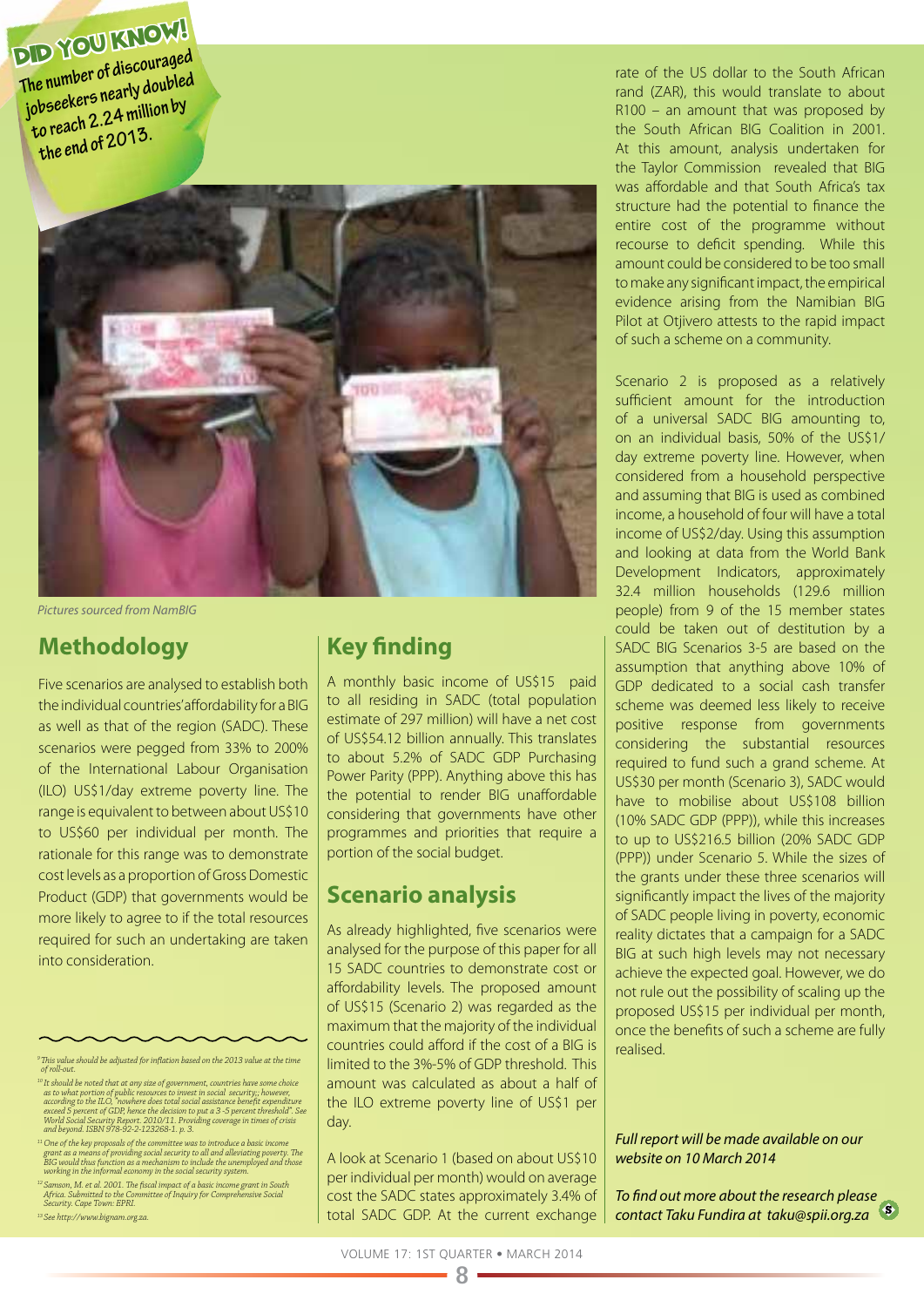## *Join the Movement -* SADC Basic Income Grant Campaign *"Our Right, Our Wealth, Our Share"*



**THE SADC** member states are characterised by high levels of poverty and some of the highest levels of inequality globally, albeit endowed with high levels of mineral resources.<br>It is against this background that the SADC characterised by high levels of poverty and some of the highest levels of inequality globally, albeit endowed with high levels of mineral resources. It is against this background that the SADC BIG Coalition is calling for the introduction of a SADC-wide universal cash transfer in the form of a BIG that will be funded by a tax on extractives and also other funding options, such as increasing taxes on high net worth individuals (HNWI).

The rationale for such a scheme is based on the notion of economic justice of broadening access to the proceeds of such activities beyond the current narrow circle of national and international beneficiaries and shareholders of the mining companies and aligned elites, to each and every resident of the SADC sub-region. Furthermore, the rationale behind this campaign is to call for the broadening of social welfare schemes that already exist in most SADC member states through the SADC BIG as current programmes exclude a majority of young unemployed people and unemployed working-age population.

A universal scheme would also ensure transparency and a greater even-handedness on the distribution of resources, reducing the risk of capture by politicians to win political support for their own gain. It would promote solidarity and contribute to the regional integration and movement of people and to social and economic policies as provided for in SADC treaties and protocols.

It is envisaged that such a scheme will help alleviate the worst of the destitution currently faced by millions of poor people, and reduce the critical and unsustainable levels of inequality. Furthermore, given the fact that extraction depletes the levels of natural resources, such a scheme would introduce an intergenerational justice between those who oversee the extraction and the development of future generations.

Currently the campaign is endorsed by wide-ranging number of organisations in Southern Africa: churches, social justice organisations, human rights organisations, community-based organisations, trade union organisations and faith-based organisations.

### **SADC-WIDE BASIC INCOME GRANT COALITION PLATFORM**

**Goal: To ensure the roll-out of a universal SADC BIG to all SADC citizens including refugees, economic migrants and asylum seekers by 2020**

The SADC BIG Coalition shares a common vision to eradicate poverty and reduce inequality in SADC. Key to the achievement of this vision is the need for a universal SADC BIG which is accessed by all SADC residents; further to ensure that residents share in the natural resources of the region.

We, the organisations in the SADC BIG Coalition, call for the introduction of a universal Basic Income Grant as a key

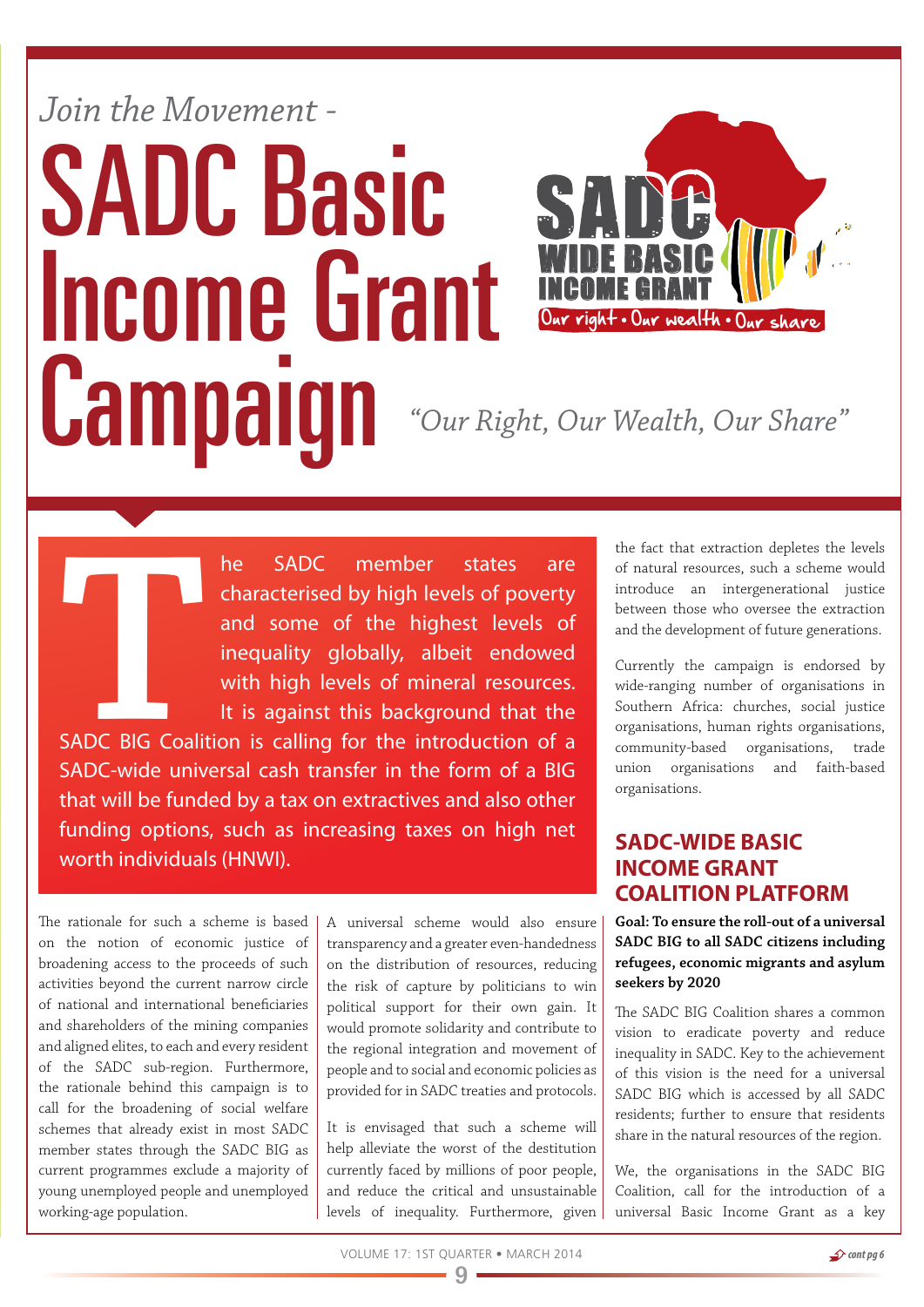intervention to combat poverty, to improve the lives of the majority of SADC citizens and to garner solidarity to include social cohesion within the sub-region.

At least 43.6% of the population in SADC live in poverty. On average, they survive on USD1.25 per person per month. BIG would provide rapid and sustained relief to all SADC citizens by

- **P** providing everyone with a minimum level of income
- $\blacksquare$  enabling the nation's poorest households to better meet their basic needs
- $\blacksquare$  stimulating equitable economic development
- **P** promoting family and community stability
- **a** affirming and supporting the inherent dignity of all.

#### **BIG should be founded on the following fundamental principles:**

**Universal coverage:**

 It should be available to everyone, from cradle to grave, and should not be subject to a means test.

**Relationship to existing grants:** 

It should expand the social security net. No individual should receive less in social and assistance grants than before the introduction of BIG.

**Amount:** 

The grant should be no less than US\$15.00 per person per month on introduction and should be inflation indexed.

**Delivery Mechanisms:** 

Payments should be facilitated through public institutions. Using community post banks would have the additional benefit of enhancing community access to much-needed banking services and promote financial inclusion.

**Financing:** 

A substantial portion of the cost of the grant should be funded through a tax on extractives. Other funding options include progressive recovery through the tax system above the income tax threshold. This would demonstrate

to eliminate poverty. The remaining cost should be borne by the fiscus. A range of new measures should be introduced to increase revenue so that the additional cost can be accommodated without squeezing out other social expenditure.

We, the SADC BIG Coalition partners, commit ourselves to working together with all stakeholders to make BIG a reality in Southern Africa. We invite and call upon all stakeholders to join our effort and to become a member of this coalition.

### **COALITION PARTNERS**

- Unemployment People's Movement South Africa
- Studies in Poverty and Inequality Institute (SPII) South Africa
- Benchmarks Foundation South Africa
- Lesotho Coalition for Social Protection Lesotho
- Zimbabwe Council of Churches Zimbabwe
- World Vision South Africa South Africa
- LifeLine Southern Africa Malawi
- Conselho Cristao de Mozambique Mozambique
- Southern Africa Green Revolutionary Council South Africa
- Malawi Centre for Social Concern Malawi
- Zambia Centre for Trade Policy and Development Zambia
- Women's Legal Aid Centre Tanzania
- Mozambique Civil Society Platform for Social Protection Mozambique
- Zimbabwe Council of Trade Unions Zimbabwe
- **Economic Justice Network South Africa**
- Zambia Platform for Social Protection Zambia
- Southern African Trade Union and Coordination Council
- Africa Network for the Prevention and Protection against Child Abuse and Neglect – Malawi
- Consortium for Refugees and Migrants in South Africa South Africa

O)

solidarity by all SADC citizens in efforts *Thabileng Mothabi at thabileng@spii.org.za To find more about the SADC BIG campaign please email* 

 $-10-$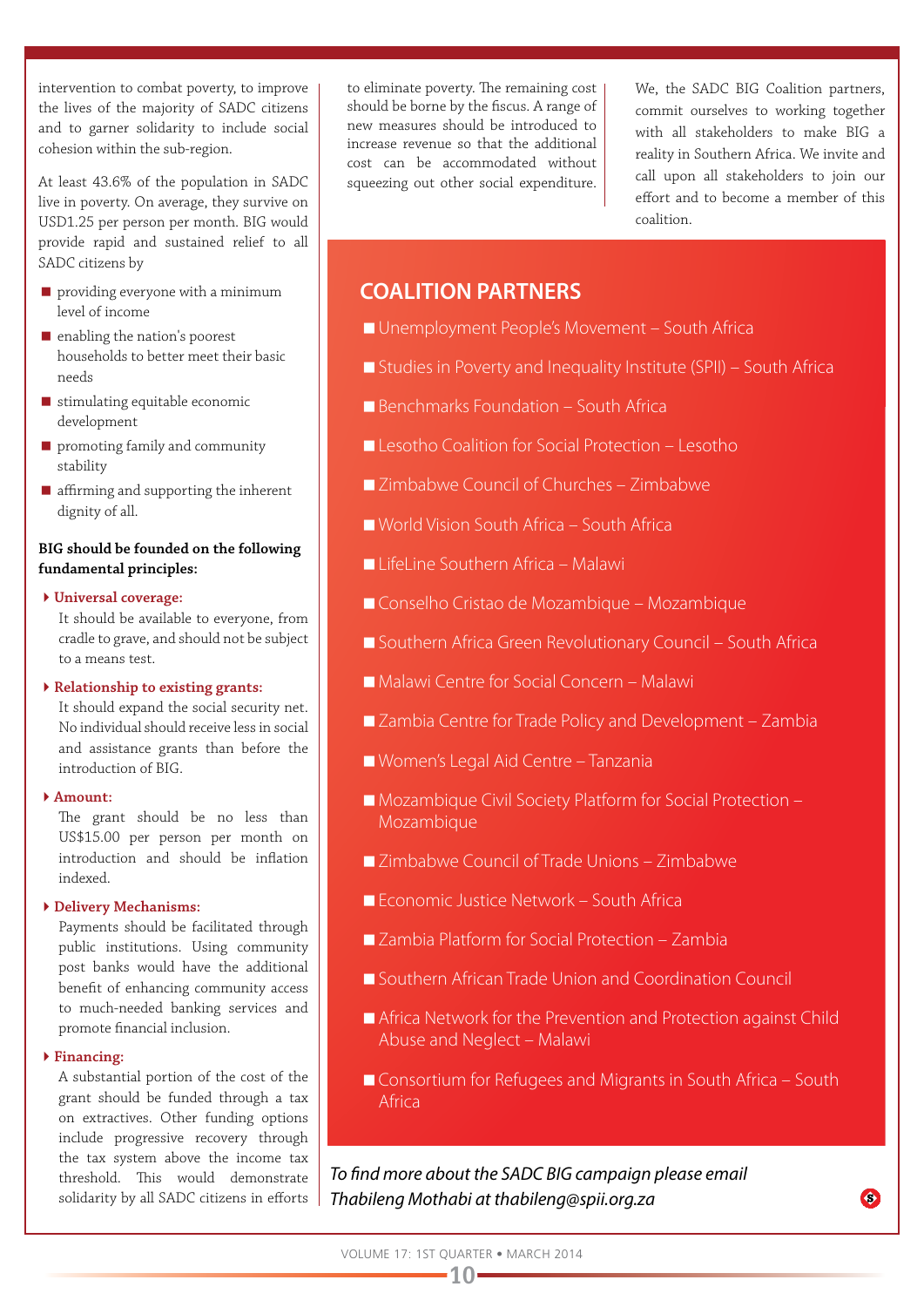## **Budget Evaluation and Monitoring Forum**



Health care, education and social security specifically were raised as areas of concern. One of the recommendations that was included in the speech was that South Africa should introduce a universal Basic Income Grant



**OPER SET SET ASSET SERVITED SET AND THE SET AND THE PROPER SPECIAL SPECIES Speech, outside of Parliament, in Cape Town. The event was hosted by the Budget Speking and Maritains Farime a CGO** 2014, SPII participated in the launch of the People's Budget Speech, outside of Parliament, in Cape

Town. The event was hosted by the Budget Evaluation and Monitoring Forum, a CSO network on whose steering committee SPII serves. The speech, which can be found on the SPII website, set out the demands that BEMF had collated from many network members in recent months. The framing theme of the speech was that the state was issuing overdrawn cheques to South Africans, especially poor South Africans. Not only was taxation not being most effectively used as a mode of redistribution, but the state was also delivering poor services with the money that it did have to

spend. Health care, education and social security specifically were raised as areas of concern. One of the recommendations that was included in the speech was that South Africa should introduce a universal Basic Income Grant, as well as closing down access to tax havens which permit billions of rands to leave the country. Officials from the National Treasury attended on behalf of the Minister who was not able to, and received a copy of the speech. As a follow up to this intervention, SPII is cohosting a workshop with BEMF and NALEDI and the National Treasury at the end of March to further explore ways in which our recommendations could guide future policy development.

*People who are interested in attending should contact Fortunate@spii.org.za.*

**11**